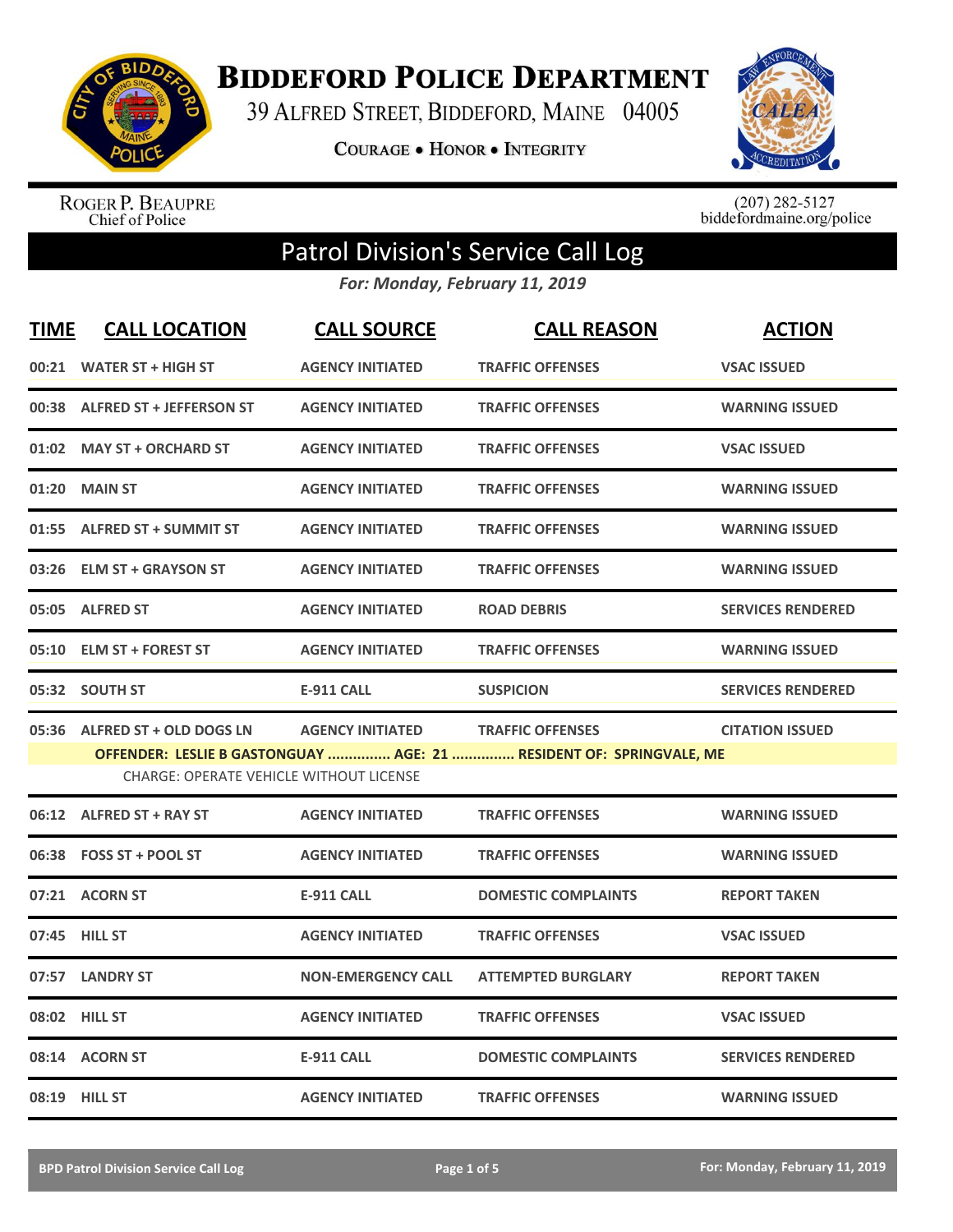| <b>TIME</b> | <b>CALL LOCATION</b>                      | <b>CALL SOURCE</b>        | <b>CALL REASON</b>                                           | <b>ACTION</b>               |
|-------------|-------------------------------------------|---------------------------|--------------------------------------------------------------|-----------------------------|
|             | 08:20 MAY ST                              | <b>NON-EMERGENCY CALL</b> | <b>DOMESTIC COMPLAINTS</b>                                   | <b>REPORT TAKEN</b>         |
| 08:30       | <b>MAIN ST</b>                            | <b>NON-EMERGENCY CALL</b> | <b>ARTICLES LOST/FOUND</b>                                   | <b>REPORT TAKEN</b>         |
|             | 08:36 PETER POND LN                       | <b>NON-EMERGENCY CALL</b> | <b>ANIMAL COMPLAINT</b>                                      | <b>SERVICES RENDERED</b>    |
|             | 09:01 ACORN ST                            | <b>E-911 CALL</b>         | <b>DOMESTIC COMPLAINTS</b>                                   | <b>ARREST(S) MADE</b>       |
|             | <b>CHARGE: DOMESTIC VIOLENCE STALKING</b> |                           | OFFENDER: YEHIAH L ISRAEL  AGE: 25  RESIDENT OF: EVERETT, MA |                             |
| 09:29       | <b>SPRUCE ST</b>                          | <b>NON-EMERGENCY CALL</b> | <b>SUSPICION</b>                                             | <b>NO VIOLATION</b>         |
|             | 09:48 SOUTH ST                            | <b>NON-EMERGENCY CALL</b> | <b>SUSPICION</b>                                             | <b>SERVICES RENDERED</b>    |
| 09:49       | <b>TACHEREAU AVE</b>                      | <b>NON-EMERGENCY CALL</b> | <b>ASSIST CMP</b>                                            | <b>SERVICES RENDERED</b>    |
|             | 09:56 ALFRED ST                           | <b>NON-EMERGENCY CALL</b> | <b>COURT ORDERED CHECK IN</b>                                | <b>SERVICES RENDERED</b>    |
|             | 10:39 ALFRED ST                           | <b>AGENCY INITIATED</b>   | <b>PAPERWORK</b>                                             | <b>PAPERWORK SERVED</b>     |
|             | 11:00 ST MARYS ST                         | <b>WALK-IN AT STATION</b> | <b>ARTICLES LOST/FOUND</b>                                   | <b>SERVICES RENDERED</b>    |
| 11:45       | <b>MAIN ST</b>                            | <b>AGENCY INITIATED</b>   | <b>PAPERWORK</b>                                             | <b>PAPERWORK NOT SERVED</b> |
|             | 11:48 HAZEL ST                            | <b>AGENCY INITIATED</b>   | <b>PAPERWORK</b>                                             | <b>PAPERWORK NOT SERVED</b> |
| 11:52       | <b>DECARY RD</b>                          | <b>AGENCY INITIATED</b>   | <b>PAPERWORK</b>                                             | <b>PAPERWORK NOT SERVED</b> |
|             | 11:56 ALFRED ST                           | <b>AGENCY INITIATED</b>   | <b>PAPERWORK</b>                                             | <b>PAPERWORK NOT SERVED</b> |
|             | 12:14 SOUTH ST                            | <b>AGENCY INITIATED</b>   | <b>PAPERWORK</b>                                             | <b>PAPERWORK NOT SERVED</b> |
|             | 12:26 WENTWORTH ST                        | <b>AGENCY INITIATED</b>   | <b>PAPERWORK</b>                                             | <b>PAPERWORK NOT SERVED</b> |
|             | 12:33 WENTWORTH ST                        | <b>AGENCY INITIATED</b>   | <b>PAPERWORK</b>                                             | <b>PAPERWORK SERVED</b>     |
|             | 12:37 SOUTH ST + RIVER RD                 | <b>AGENCY INITIATED</b>   | <b>TRAFFIC OFFENSES</b>                                      | <b>VSAC ISSUED</b>          |
|             | 12:44 WENTWORTH ST                        | <b>AGENCY INITIATED</b>   | <b>PAPERWORK</b>                                             | <b>PAPERWORK SERVED</b>     |
|             | 12:54 SOUTH ST                            | <b>AGENCY INITIATED</b>   | <b>TRAFFIC OFFENSES</b>                                      | <b>WARNING ISSUED</b>       |
|             | 12:58 MASON ST                            | <b>AGENCY INITIATED</b>   | <b>PRO-ACTIVE DV RESPONSE TEAM</b>                           | <b>NEGATIVE CONTACT</b>     |
|             | 13:05 SOUTH ST                            | <b>AGENCY INITIATED</b>   | <b>TRAFFIC OFFENSES</b>                                      | <b>WARNING ISSUED</b>       |
|             | 13:20 LANDRY ST + PRECOURT ST             | <b>AGENCY INITIATED</b>   | <b>TRAFFIC OFFENSES</b>                                      | <b>WARNING ISSUED</b>       |
|             | 13:21 SOUTH ST                            | <b>AGENCY INITIATED</b>   | <b>TRAFFIC OFFENSES</b>                                      | <b>WARNING ISSUED</b>       |
|             | 13:26 SOUTH ST                            | <b>AGENCY INITIATED</b>   | <b>TRAFFIC OFFENSES</b>                                      | <b>WARNING ISSUED</b>       |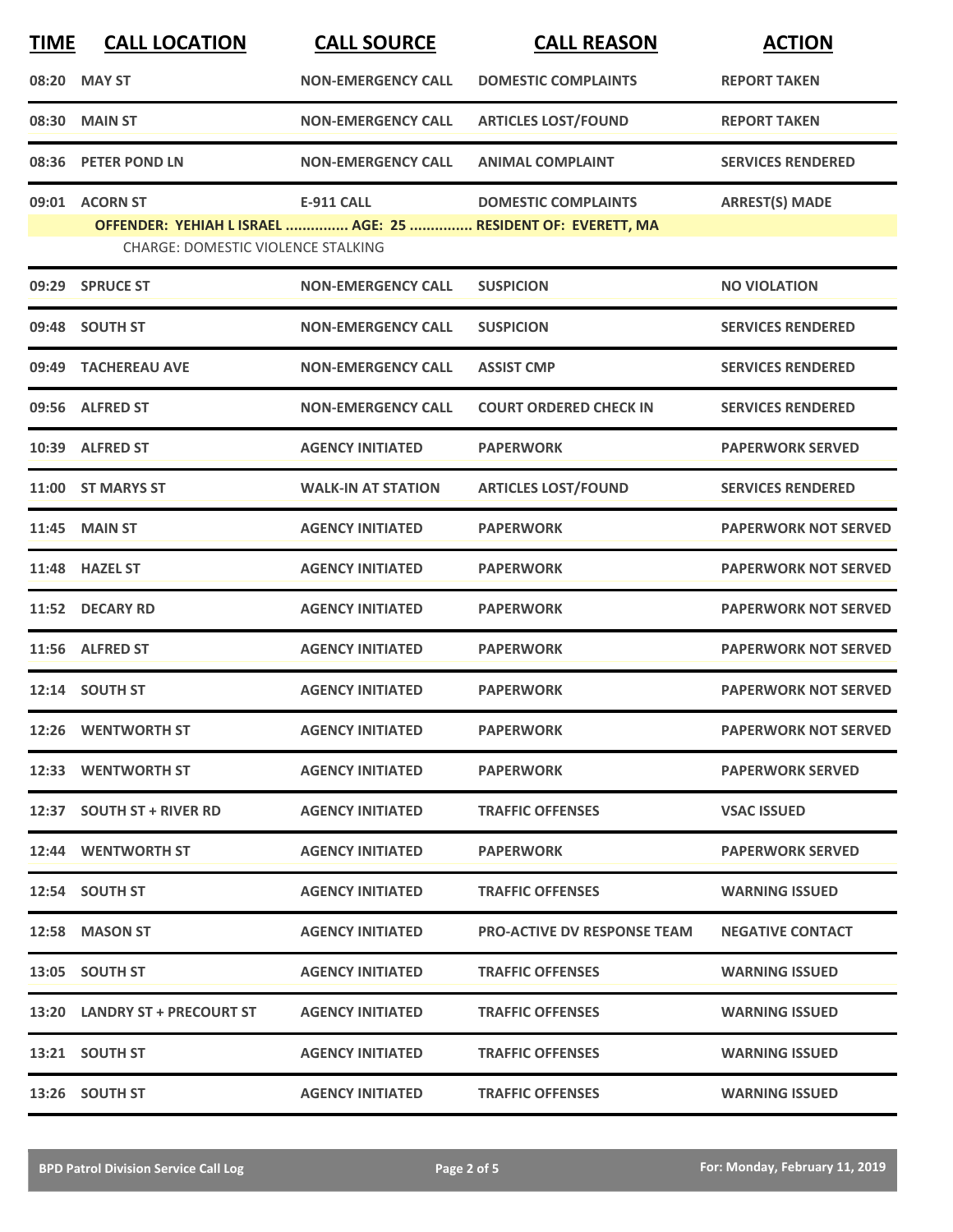| <b>TIME</b> | <b>CALL LOCATION</b>           | <b>CALL SOURCE</b>        | <b>CALL REASON</b>            | <b>ACTION</b>             |
|-------------|--------------------------------|---------------------------|-------------------------------|---------------------------|
|             | 13:33 WEST ST                  | <b>AGENCY INITIATED</b>   | <b>TRAFFIC OFFENSES</b>       | <b>VSAC ISSUED</b>        |
|             | 13:34 SOUTH ST                 | <b>AGENCY INITIATED</b>   | <b>TRAFFIC OFFENSES</b>       | <b>WARNING ISSUED</b>     |
|             | 13:34 BARRA RD                 | <b>AGENCY INITIATED</b>   | <b>TRAFFIC OFFENSES</b>       | <b>WARNING ISSUED</b>     |
|             | 13:44 ALFRED ST                | <b>AGENCY INITIATED</b>   | <b>TRAFFIC OFFENSES</b>       | <b>WARNING ISSUED</b>     |
|             | 13:46 SOUTH ST                 | <b>AGENCY INITIATED</b>   | <b>TRAFFIC OFFENSES</b>       | <b>VSAC ISSUED</b>        |
|             | 13:50 WENTWORTH ST             | <b>NON-EMERGENCY CALL</b> | <b>MOTOR VEHICLE THEFT</b>    | <b>UNFOUNDED</b>          |
| 13:56       | <b>MAY ST + DARTMOUTH ST</b>   | <b>NON-EMERGENCY CALL</b> | <b>ANIMAL COMPLAINT</b>       | <b>NEGATIVE CONTACT</b>   |
|             | 14:01 SOUTH ST + HAYFIELD RD   | <b>AGENCY INITIATED</b>   | <b>TRAFFIC OFFENSES</b>       | <b>VSAC ISSUED</b>        |
|             | 14:06 POOL ST                  | <b>AGENCY INITIATED</b>   | <b>TRAFFIC OFFENSES</b>       | <b>VSAC ISSUED</b>        |
|             | 14:18 ALFRED ST                | <b>WALK-IN AT STATION</b> | <b>PAPERWORK</b>              | <b>PAPERWORK SERVED</b>   |
|             | 14:23 SOUTH ST                 | <b>AGENCY INITIATED</b>   | <b>TRAFFIC OFFENSES</b>       | <b>WARNING ISSUED</b>     |
|             | 14:30 SOUTH ST + BROWN FARM RD | <b>AGENCY INITIATED</b>   | <b>TRAFFIC OFFENSES</b>       | <b>WARNING ISSUED</b>     |
|             | 14:31 ALFRED ST                | <b>NON-EMERGENCY CALL</b> | <b>COURT ORDERED CHECK IN</b> | <b>NO ACTION REQUIRED</b> |
| 14:39       | <b>BIRCH ST</b>                | <b>WALK-IN AT STATION</b> | <b>HARASSMENT</b>             | <b>SERVICES RENDERED</b>  |
|             | 14:40 SOUTH ST                 | <b>AGENCY INITIATED</b>   | <b>TRAFFIC OFFENSES</b>       | <b>WARNING ISSUED</b>     |
|             | 14:49 SOUTH ST                 | <b>AGENCY INITIATED</b>   | <b>TRAFFIC OFFENSES</b>       | <b>VSAC ISSUED</b>        |
|             | 14:52 MAIN ST                  | <b>WALK-IN AT STATION</b> | <b>DRUG INTEL</b>             | <b>SERVICES RENDERED</b>  |
|             | 14:54 ELM ST                   | <b>NON-EMERGENCY CALL</b> | <b>THEFT</b>                  | <b>REPORT TAKEN</b>       |
|             | 15:01 ELM ST + MASON ST        | <b>AGENCY INITIATED</b>   | <b>DISABLED VEHICLE</b>       | <b>SERVICES RENDERED</b>  |
|             | 15:04 SOUTH ST                 | <b>AGENCY INITIATED</b>   | <b>TRAFFIC OFFENSES</b>       | <b>VSAC ISSUED</b>        |
|             | <b>15:10 WENTWORTH ST</b>      | <b>NON-EMERGENCY CALL</b> | <b>MOTOR VEHICLE THEFT</b>    | <b>REPORT TAKEN</b>       |
|             | 15:17 ALFRED ST                | <b>AGENCY INITIATED</b>   | <b>COURT ORDERED CHECK IN</b> | <b>SERVICES RENDERED</b>  |
|             | 15:20 RIVER RD                 | <b>AGENCY INITIATED</b>   | <b>TRAFFIC OFFENSES</b>       | <b>WARNING ISSUED</b>     |
|             | 15:28 SOUTH ST                 | <b>AGENCY INITIATED</b>   | <b>TRAFFIC OFFENSES</b>       | <b>VSAC ISSUED</b>        |
|             | 15:40 SOUTH ST                 | <b>AGENCY INITIATED</b>   | <b>TRAFFIC OFFENSES</b>       | <b>WARNING ISSUED</b>     |
|             | 15:46 SOUTH ST                 | <b>AGENCY INITIATED</b>   | <b>TRAFFIC OFFENSES</b>       | <b>WARNING ISSUED</b>     |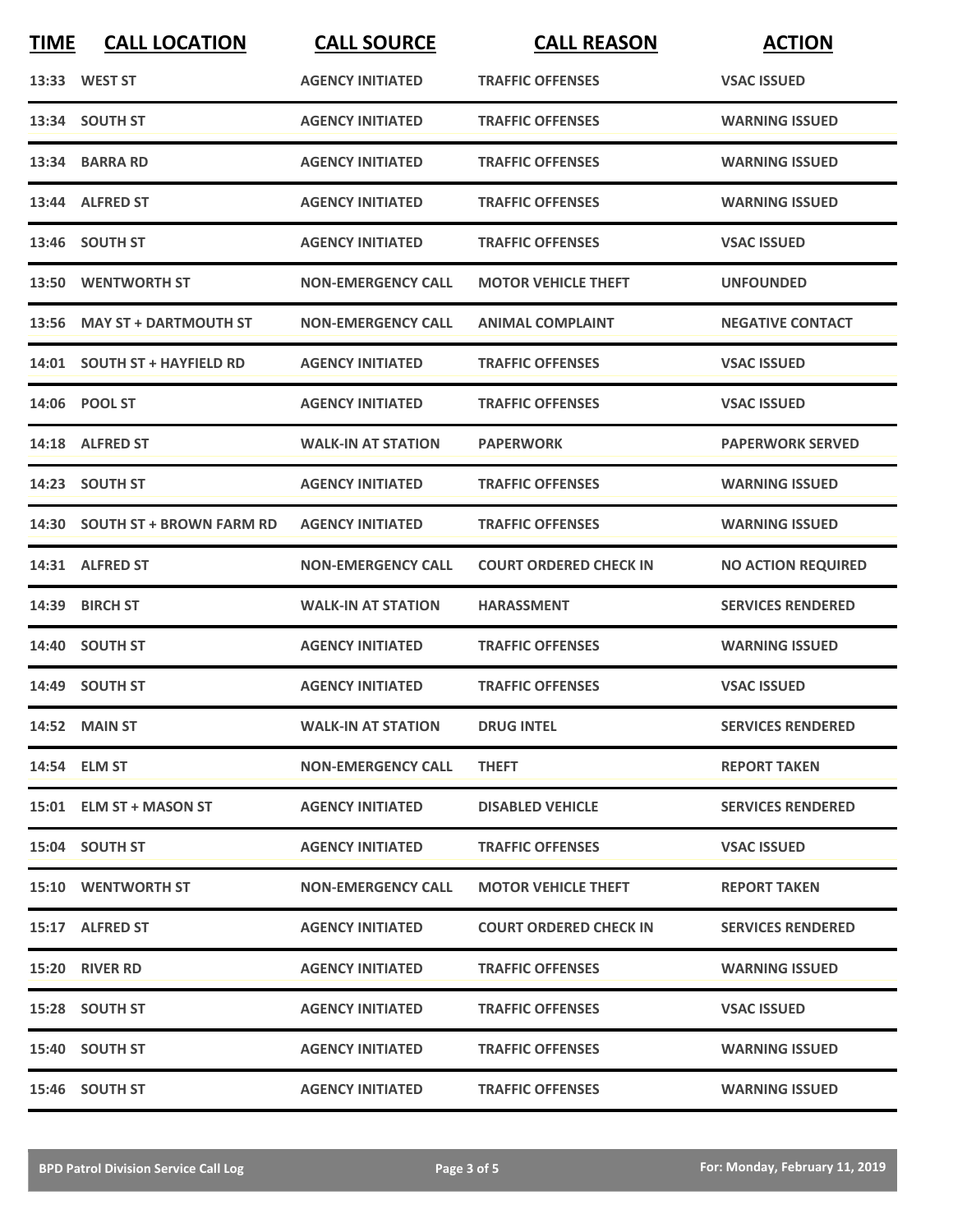| <b>TIME</b> | <b>CALL LOCATION</b>                                                                                                                                                                                                            | <b>CALL SOURCE</b>                                          | <b>CALL REASON</b>                                                  | <b>ACTION</b>             |  |
|-------------|---------------------------------------------------------------------------------------------------------------------------------------------------------------------------------------------------------------------------------|-------------------------------------------------------------|---------------------------------------------------------------------|---------------------------|--|
|             | 15:52 MAIN ST + FOSS ST                                                                                                                                                                                                         | <b>AGENCY INITIATED</b>                                     | <b>TRAFFIC OFFENSES</b>                                             | <b>WARNING ISSUED</b>     |  |
|             | 15:54 SOUTH ST + BROWN FARM RD                                                                                                                                                                                                  | <b>AGENCY INITIATED</b>                                     | <b>TRAFFIC OFFENSES</b>                                             | <b>WARNING ISSUED</b>     |  |
|             | 15:58 POOL ST + DECARY RD                                                                                                                                                                                                       | <b>E-911 CALL</b>                                           | <b>DOMESTIC COMPLAINTS</b>                                          | <b>REPORT TAKEN</b>       |  |
|             | 16:04 SOUTH ST + VILLAGE LN                                                                                                                                                                                                     | <b>AGENCY INITIATED</b>                                     | <b>TRAFFIC OFFENSES</b>                                             | <b>WARNING ISSUED</b>     |  |
|             | <b>16:14 MAIN ST</b>                                                                                                                                                                                                            | <b>NON-EMERGENCY CALL</b>                                   | <b>ANIMAL COMPLAINT</b>                                             | <b>NO ACTION REQUIRED</b> |  |
|             | 16:18 PROSPECT ST                                                                                                                                                                                                               | <b>WALK-IN AT STATION</b>                                   | <b>SUSPICION</b>                                                    | <b>SERVICES RENDERED</b>  |  |
|             | 16:21 OAK ST                                                                                                                                                                                                                    | <b>NON-EMERGENCY CALL</b>                                   | <b>ARTICLES LOST/FOUND</b>                                          | <b>SERVICES RENDERED</b>  |  |
|             | 16:58 WEST ST                                                                                                                                                                                                                   | <b>AGENCY INITIATED</b>                                     | <b>TRAFFIC OFFENSES</b>                                             | <b>WARNING ISSUED</b>     |  |
|             | 17:14 POOL ST + FORTUNES ROCKS RD NON-EMERGENCY CALL                                                                                                                                                                            |                                                             | <b>ANIMAL COMPLAINT</b>                                             | <b>SERVICES RENDERED</b>  |  |
|             | 17:31 ALFRED ST                                                                                                                                                                                                                 | <b>WALK-IN AT STATION</b>                                   | <b>PAPERWORK</b>                                                    | <b>PAPERWORK SERVED</b>   |  |
|             | 17:51 ALFRED ST                                                                                                                                                                                                                 | <b>AGENCY INITIATED</b>                                     | <b>TRAFFIC OFFENSES</b>                                             | <b>WARNING ISSUED</b>     |  |
|             | 18:08 ALFRED ST + MEDICAL CENTER D AGENCY INITIATED                                                                                                                                                                             |                                                             | <b>TRAFFIC OFFENSES</b>                                             | <b>WARNING ISSUED</b>     |  |
|             | 18:11 ALFRED ST                                                                                                                                                                                                                 | <b>WALK-IN AT STATION</b>                                   | <b>WARRANT ARREST</b>                                               | <b>ARREST(S) MADE</b>     |  |
|             | CHARGE: WARRANT ARREST                                                                                                                                                                                                          | CHARGE: POSSESSION OF DRUG PARAPHERNALIA WITH INTENT TO USE | OFFENDER: BRANDY ANITA SWEENEY  AGE: 40  RESIDENT OF: BIDDEFORD, ME |                           |  |
|             | 18:15 WESTERN AVE<br><b>CHARGE: DOMESTIC VIOLENCE ASSAULT</b>                                                                                                                                                                   | NON-EMERGENCY CALL DOMESTIC COMPLAINTS                      | OFFENDER: MARY ELIZABETH GOULD  AGE: 48  RESIDENT OF: BIDDEFORD, ME | <b>ARREST(S) MADE</b>     |  |
| 18:17       | <b>DECARY RD</b>                                                                                                                                                                                                                | <b>AGENCY INITIATED</b>                                     | <b>PAPERWORK</b>                                                    | <b>NEGATIVE CONTACT</b>   |  |
| 18:22       | <b>WENTWORTH ST</b>                                                                                                                                                                                                             | <b>NON-EMERGENCY CALL</b>                                   | <b>SUSPICION</b>                                                    | <b>SERVICES RENDERED</b>  |  |
| 18:50       | <b>ALFRED ST</b>                                                                                                                                                                                                                | <b>AGENCY INITIATED</b>                                     | <b>OPER AFTER SUSPENSION</b>                                        | <b>ARREST(S) MADE</b>     |  |
|             | OFFENDER: MATTHEW SCOTT MCALLISTER  AGE: 33  RESIDENT OF: OXFORD, ME<br>CHARGE: FAIL TO GIVE CORRECT NAME, ADDRESS OR DOB<br><b>CHARGE: OPERATING AFTER LICENSE SUSPENSION</b><br><b>CHARGE: VIOLATING CONDITION OF RELEASE</b> |                                                             |                                                                     |                           |  |
|             | 19:36 ALFRED ST                                                                                                                                                                                                                 | <b>WALK-IN AT STATION</b>                                   | <b>PAPERWORK</b>                                                    | <b>PAPERWORK SERVED</b>   |  |
| 20:26       | <b>MAIN ST</b>                                                                                                                                                                                                                  | <b>WALK-IN AT STATION</b>                                   | <b>ARTICLES LOST/FOUND</b>                                          | <b>SERVICES RENDERED</b>  |  |
|             | 20:27 ALFRED ST + BARRA RD                                                                                                                                                                                                      | <b>AGENCY INITIATED</b>                                     | <b>TRAFFIC OFFENSES</b>                                             | <b>WARNING ISSUED</b>     |  |
|             | 21:04 ELM ST                                                                                                                                                                                                                    | <b>E-911 CALL</b>                                           | <b>SUSPICION</b>                                                    | <b>SERVICES RENDERED</b>  |  |